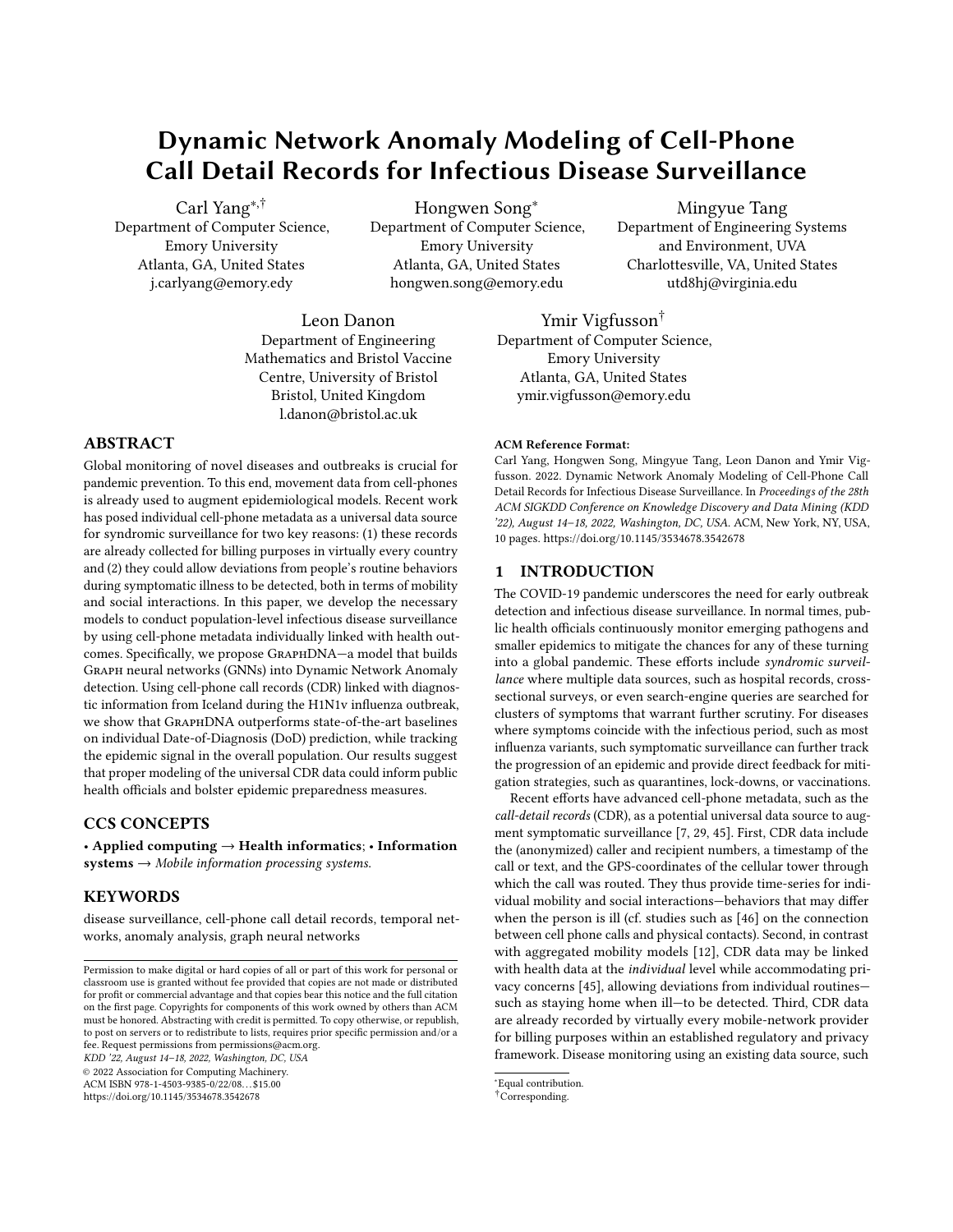as CDR logs, is easier and cheaper than alternatives.Important statistical Gaussian tail probability (GTP) model to predict disethical and privacy concerns can be addressed using data deiden-ease diagnosis from anomalies in the social behavior dynamics.

ti cation protocols between health o cials and mobile operators (cf. [Appendix A](#page-9-0)). Finally, cell-phone use is ubiquitous (105 mobile subscriptions per 100 inhabitants; 97% of the world population covered by a mobile network) whereas Internet access is less pervasive namic GNNs and other temporal or networked anomaly detection (57% of the world population) and heavily skewed towards auent regions (19% of individuals in the least developed countries (LDC) have Internet access), according to 2020 estimates Many lower and middle-income countries lack resources for direct public health monitoring, standing to benet most from inexpensive disease monitors.

Key technical challenges must be resolved to make individual ing linked health and CDR data from the H1N1v epidemic in Iceland in 2009, Vigfussoret al.[45] showed that individual mobility is reduced around the day of in uenza-like illness diagnosis. While it is interesting that infection produces measurable behavioral changes from sparse CDR data, the key question is whether easurable behavioral changes imply infection symptomsich would permit estimation of the number of people that are taken ill at a point in time (symptomatic prevalence). This direction is challenging for several reasons, including networked signals (involving individuals' behaviors regarding both themselves and their social contacts), temporal routines (requiring the capture of dynamic behavioral and only weakly correlated with behavioral anomalies).

Here, we work towards the goal of estimating population-level disease prevalence. Formulating the problem as an individual disease prediction task, we augment the existing individual-level features [45] with a social context to capture regular contacts and group interactions to better distill routine social interaction patterns. Central to our approach are graph neural networks (GNNs) [21, 28, 39] that have recently been adapted to model dynamic and temporal networks. Existing research into dynamic GNNs has predominantly been focused on modeling network formation and evolution in the context of link prediction 13, 35, 51, but such GNNs are not yet suited to tracking dynamic social behaviors of individuals and their routines. On the other hand, several traditional (non-GNN-based) dynamic and temporal network models have been designed to capture emergent patterns during network evolution, and to identify abnormal individuals or subgraph<sub>3</sub>, [34, 47]. Yet these approaches were also less suitable, since they are no designed to incorporate node features or be trained for specic tasks, such as disease prediction.

In this paper, we propose a novel integrated GNN for namic Network Anomalymodeling (GraphDNA) to meet the goal of detecting deviations from an individual's routine social behaviors for predicting disease onset. Broad@raphDNA combines two key modules concerning dynamic social behavior prediction and anomaly-based disease prediction. The former module employs a One of the most common scenarios of anomaly detection is on graph convolutional neural network (GCN) model & to capture individuals' social behaviors and builds it into a long-short term memory (LSTM) mode<sup>[23]</sup> to record the dynamic patterns of such behaviors. The latter module then combines a data-driven learnable logistic regression (LR) mode 24 and a temporal-pattern-oriented

CDR-based methods practical for epidemiological surveillance. Us-Finally, we analyze key design decisions, hyper-parameter settings, In our experiments on the same labeled dataset from the H1N1v epidemic in Iceland [5], we evaluateGraphDNA by comparison to the most relevant baselines from state-of-the-art including dymodels. With a focus on estimating the Date-of-Diagnosis (DoD) of diagnosed individuals, we demonstrate the advantages of our GraphDNA method on the generic task of supervised dynamic network anomaly detection. We also apply the individual inference ofGraphDNA to the larger population, tracking the epidemic curve within the diagnosed population and, further, nding an illness-associated behavioral change signal in the whole population. and provide an e ciency study ofGraphDNA.

# 2 BACKGROUND

# 2.1 Syndromic Surveillance

patterns), and weak supervision (because disease labels are sparse<sup>ources</sup> by using aggregated search engine queries for u-like symp-Keeping with technological developments and new data sources, syndromic surveillance systems erged in the 2000s to seek to use existing health data in real time to provide immediate analysis and feedback to those charged with investigation and follow-up of potential outbreaks 22. In 2009, Google Flu ushered in the era of big data syndromic surveillance through passively collected data toms to estimate regional in uenza levels with a lag of only one day [19]. Google Flu's approach, however, was later found to have been awed, missing non-seasonal in uenza outbreaks and overestimating disease burden, and was shut down in 2015. Prominent researchers characterized the project's indi erence to supplementing the existing body of science and instead seeking to replace it with black-box models as an example of big data hubri§1. Research into other data sources for use in syndromic surveillance, such as social media, has followed [38], built around technologies used primarily in high-income countries.

> Aggregated CDR data, such as rates of population movement between cell-phone towers [8], have informed epidemiological models for cholera $\mathcal G$ , dengue fever 49, malaria [8, 48], Ebola [30], in uenza [44], and recently SARS-CoV-2 the pathogen that causes COVID-19 [12, 14]. Because these models lack linkage at the individual level, they rely on correlations between the aggregated <sub>t</sub>data and other datasets, thereby limiting their statistical power and generality [17]. Individual CDR data were used during COVID-19 to infer likely contacts of infection in Israel, with staunch privacy objections [20] (cf. Appendix A).

# 2.2 Dynamic Network Anomaly Modeling

Anomaly detection refers to the data mining process that measures the deviations of objects of interest from the majority grouß, [10]. sequential data (.g., time-series), where the algorithm is often composed by a sequence modeling part and a deviation scoring part [11]. For instance, 1, 16, 25, 33, 55] employ sequential neural networks such as LSTM and HTM (hierarchical temporal memory) to model sequential records and then access the likelihood of anomalies based on the models' predictions. Recent studies for many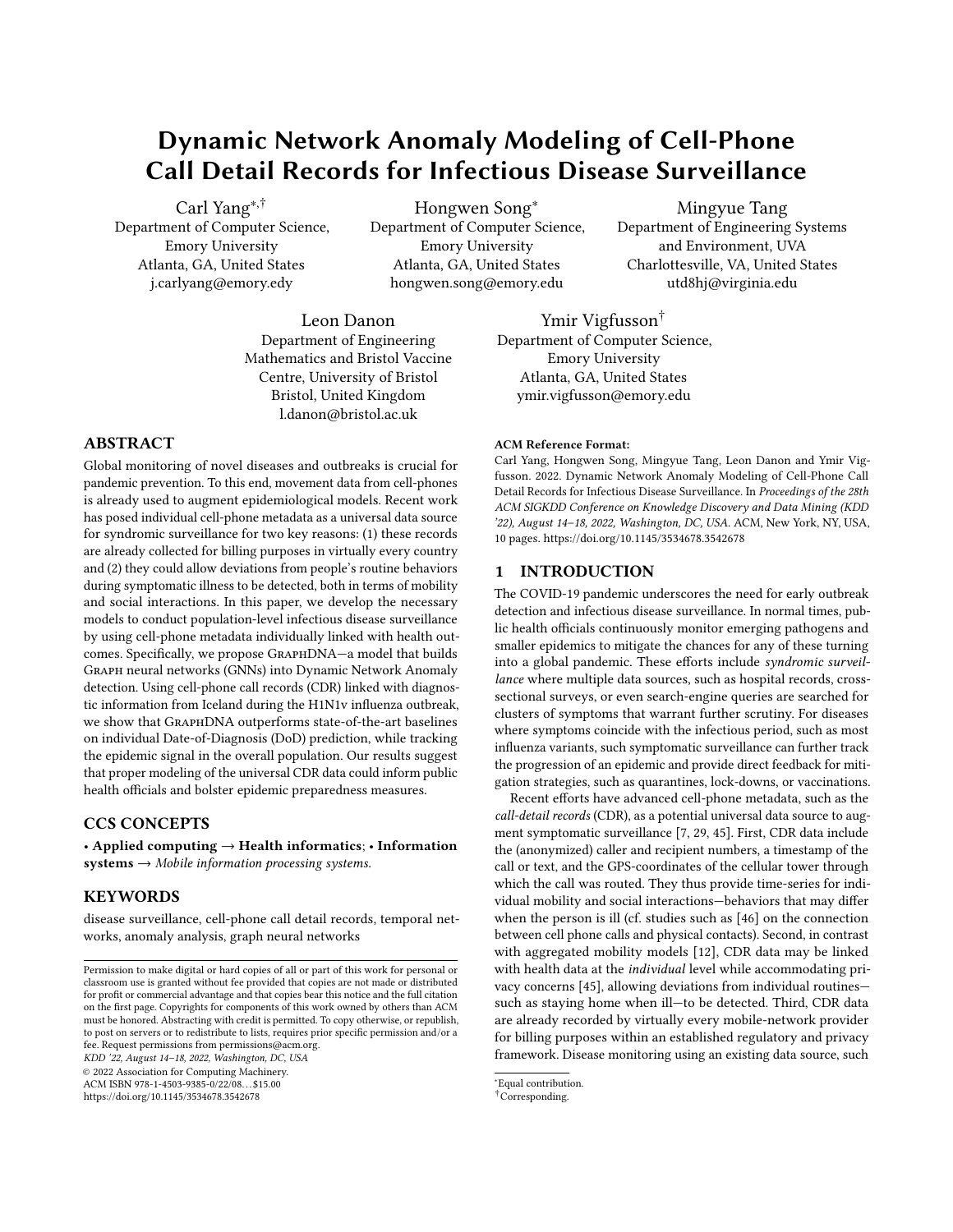emerging real-world applications concern the more complicated problem of anomaly detection on graph dat<sup>32</sup>. For example, [3, 34, 47] detect abnormal nodes in graphs based on their deviations from normal node clusters without supervision. **7** combines one-class classication with GNNs for graph anomaly detection in a supervised manner, whereas i models node and edge features using time-series. However, these methods are designed only for graphs with xed structure.

Real-world networks can be modeled as dynamic graphs to represent evolving objects and relationships among the  $250$ . Extensive research has been done into dynamic network modeling, including tasks such as temporal link prediction 3, 35, 51 and e cient graph streaming  $5, 15, 18$  none of which encompass anomaly detection. AddGrapb4 and NetWalk [53] are two methods that are closest to our setting of dynamic network anomaly modeling. AddGraph employs temporal GCN to detect anomalous edges but cannot trivially detect anomalous nodes, whereas NetWalk leverages a DeepWalk-based framework to detect both anomalous nodes and edges, but cannot readily incorporate node attributes or task-speci c supervision.

# 3 THE GRAPHDNA FRAMEWORK

#### 3.1 Dataset Analysis

Description. The data set from Iceland contains CDR data for 93,409 people (about a quarter of the Icelandic population) over a 3-year period beginning in February 2009, with 87,773 individuals making calls during the 1-year period beginning in February 2009 when the H1N1v epidemic occurred. The CDR records are linked with in uenza-like illness (ILI) diagnosis data for 1,434 individuals who provide a spatially representative samp $\mathbf{R}_i$  ( 0"86) of the homogeneous Icelandic population  $\frac{45}{10}$ ; we focus only on an individual's rst ILI diagnosis. Each record contains the encrypted source and destination numbers for a call placed over a cell-phone tower, the GPS coordinates of the cell-phone tower, a timestamp, and the duration of call; similar metadata for text messages (SMS) are also complicated GCN designs to model link features. included in the CDR data. No content of calls or text messages are included. The linked health dataset includes the encrypted number and the Date of Diagnosis (DoD) of ILI by healthcare providers in Iceland for the owner of that number.

The CDR data reveals rich movement and social patterns. Common contacts and their own interactions give a proxy for daily communication networks. The GPS location of a call gives a proxy for a person's location; a series of such locations provides a proxy for movement; and a series of movements can act as proxy for routine patterns, such as weekday commute to and from work. Existing studies identi ed that the movement patterns were di erent on the day before the DoD and up to three days after were signi cantly di erent from regular days, speci cally that 1.1 1.4 fewer unique tower locations were visited on average **4**. They also found that signi cantly fewer calls were placed but that calls were longer on the day following diagnosis. Prior work did not consider more advanced movement, social features, or dynamics.

Node features. We conducted principled analysis of the many node features that can be constructed from the CDR data, including location\_num (number of unique tower recorded), avg\_len (average

call length), tot\_len (total call length), call\_cnt (call count), degree (number of contacts), clus\_coe (cluster coecient), abg\_lon (average longitude), avg\_lat (average latitude), all of which are varying by day. Intuitively, multiple features may indicate disease onset or diagnosis. We studied feature correlations based on the days from DoD to quantify such potential. Speci cally, since these predominantly ordinal attributes usually did not follow normal distributions, we measured feature correlations using the Spearman's Correlation Coe cient (SCC) [42].

Link features. To account for people's connections in the phone call network, we conduct theocial behaviors fevery individual. that includes their own behaviors (node features) together with those of their neighbors in the phone call network. For simplicity, we reduce social behaviors to features of a node together with the aggregate of the node features of its direct neighbors. In addition to binary indicators of whether two people were in contact during a day, the CDR data further allow us to extract various link features, such as call counts and (total) call durations. Before designing more complicated models beyond elementary GC28 [ we extend our data analysis over the correlations with days from DoD to study the potential impact of such link features in disease prediction.

Diagnostic features. Unlike during COVID-19, no large-scale control interventions (such as lock-downs or restaurant closures in were imposed during the H1N1 epidemic in Iceland [41].

Figure 1 demonstrates the results of our node and link feature analysis based on their correlations with days from diagnosis based on the training data. Although the absolute correlation values are small, they are statistically signi cant with?-value 0.01, and are good indicators towards the utilities of these single features (as concluded from a similar analysis in [5]). Based on the correlation scores, we set an empirical threshold to select the top ve node features as a trade-o between model capacity and simplicity. For the link features, we found that unweighted links already encompass the strongest signal towards the DoD, obviating the need for more

Combining nodes and links, in Figure 2, we visualize the dynamic social behaviors of individuals via three prominent node features aggregated through the (weighted/unweighted) links in the direct neighborhoods, where deviations are clearly observed around the DoD. Such observations motivate our goal of predicting symptomatic but unreported disease infections based on dynamic network anomalies in the CDR data.

Other features. While we rely on analyzing real data, both to identify the node and link features and to justify the design of our models, we underscore the greedy nature of such analysis and the potential over-simpli cation of the problem. However, the focus of our work is to provide the rst fundamental framework of symptomatic disease prediction based on dynamic network anomalies in CDR data, and believe that model simplicity is crucial.

### 3.2 Problem Formulation

Input. From CDR, we construct daily snapshots of the cell-phone call network as graph $\mathbf{S} = f^{-1} \mathbf{C} = 1 + \cdot^{-1} \mathbf{C} \cdot^{-1} \mathbf{C} \mathbf{Q}_{\geq 1}$ . Here,+ is the set of all vertices (individuals) who have at least one call record, <sup>1 $\degree$ </sup> is the set of unweighted directed links at timestamp (d&))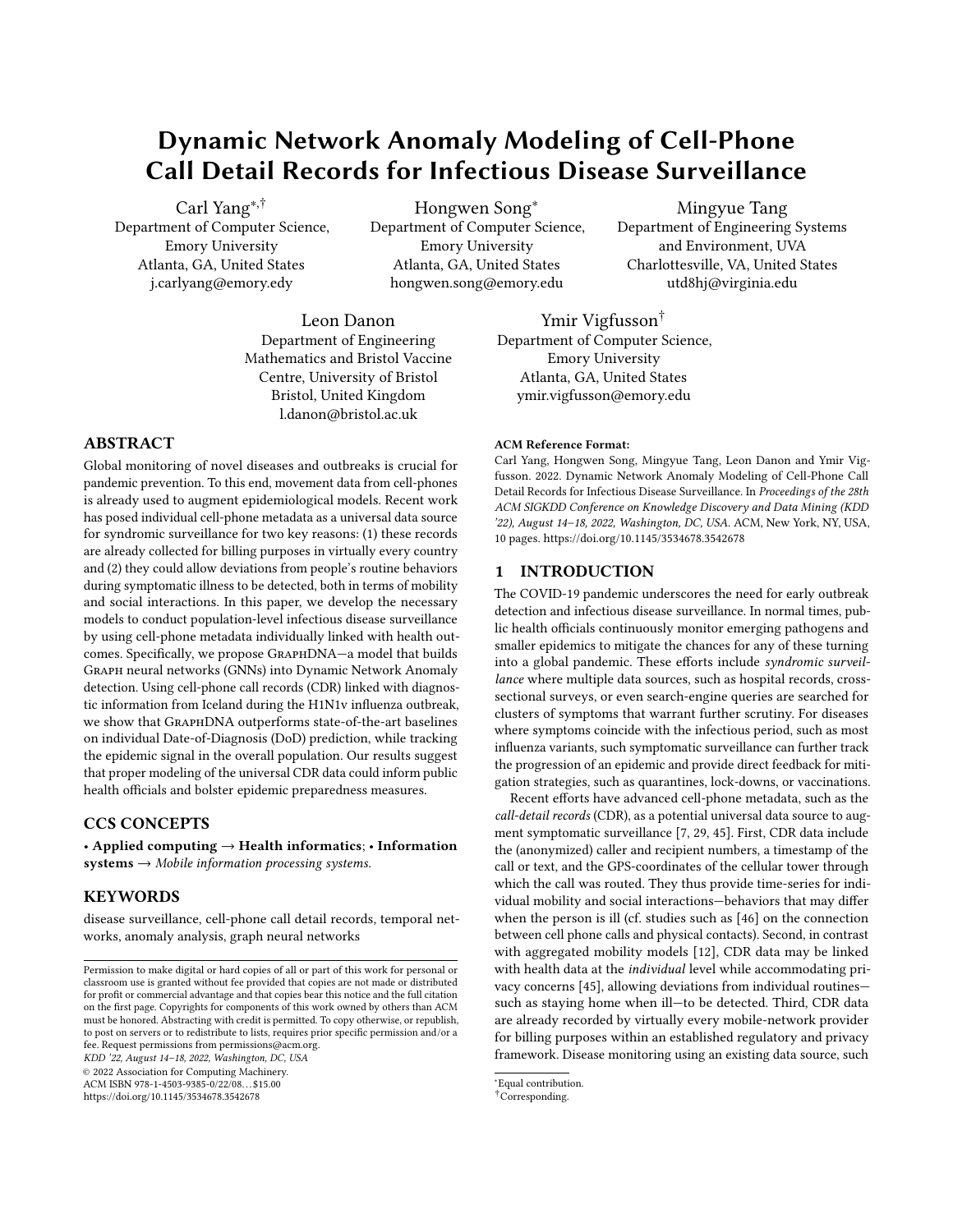one year period. 2 R<sup>j+ 0</sup>j <sup>j) j</sup> stores the day of ILI diagnosis (DoD) labels of people in  ${}^{0}$  ( ${}^{0}$   $_{8}^{0}$  = 1 if E<sub>8</sub> has a positive diagnosis on day C and 0 otherwise). Recovery from in uenza may take several days and anomalous behavior is often observed in the several days surrounding the DoD [45]. We thus follow common practice [9] and prior work to de ne the extended DoD labels, where  $\frac{10}{8}$  = 1 if  $\sim_8^{100}$  = 1 and C2  $\mathcal{X}^0$  1•  $\mathcal{O}$ , 3¼ and 0 otherwise.

Output. The primary goal of our work is to predict the DoD db 2  $+$ <sup>0</sup>, through modeling the connection between people's dynamic social behaviors and disease diagnoses based on the phone call graphsG given above. Beyond <sup>0</sup>, the model should also generalize to the larger population+, where much of the diagnosis labels are unavailable, and yet provide disease prediction whether and when

Figure 1: Node and link feature analysis : Spearman's CC between social behaviors and days from diagnosis. We set an empirical ehavioral anomalies in the labeled input. Such estimates could threshold (dashed line) to choose relevant node features for inclusion<sub>e</sub> used to monitor the e ective disease burden of a population Unweighted links links without additional features were found to be the most useful. an individual gets infected and shows symptoms consistent with during an epidemic, as long as some data are available about how symptoms a ect behavior. Estimates could be further broken down

by, e.g., age, region, sub-populations, as needed to inform policy and intervention strategy [45].

# 3.3 Model Overview

The main aim of our work is to model people's behaviors  $\omega$ from CDR data, and measure deviations from routine to facilitate symptomatic surveillance. To meet this goal, we design a twostage framework: (1) dynamic network behavior prediction, and (2) anomaly-based disease prediction, which can be further integrated through iterative training.

We survey our propose GraphDNA framework in Figure 3. In the rst stage, a sequential graph representation learning module is designed to capture people's daily behaviors in phone call graphs G and then make consecutive predictions on their next-day behaviors. For people with diagnosis labels, only data on healthy days are used in this stage. In the second stage, an anomaly detection module is designed to compare the predicted behaviors with the true behaviors on each day and make predictions about whether a person might have fallen ill and show symptoms of H1N1v on that day.

We use a subset of people with diagnosis labe $l_{\rm kin}$  +  $^0$  and the entire set of non-diagnosed people  $+$ <sup>0</sup> to train the dynamic social behavior prediction module in stage one. We then use a disjoint subset of people with diagnosis label $\frac{2}{\pi}$  +  $^0$  to train

Figure 2: Dynamic social behaviors of diagnosed people vs. days from DoD: We observe clear deviations of social behaviors around the DoD. The shaded interval marks the period betwee  $\theta$ isjoint set $+\theta$  is used to iteratively validate and improve days -1 to +3 days from DoD when the largest deviations are observethe model design as well as tune the model hyper-parameters, and the anomaly-based disease prediction module in stage two. Another

i.e,  $4^{^\prime\rm C}_{8\,9}$  = 1 if there is at least one call fron  $_{\rm E}$  to  $_{\rm E_9}$  on dayC and 0 otherwise, and  $1^\circled{c}$  denotes the behavioral features at timestamp C i.e,  $5^{\degree}$  2 R denotes the individual behavioral features of E<sub>8</sub> on dayC. We model the complete year, between 02/01/2009 to 02/01/2010, to capture the entire 2009 H1N1v outbreak in Iceland, and useC2 f $0$ <sup>+</sup>  $"$   $"$   $")$  = 364g to denote the relative days within that time frame.

Within +, we pay special attention to the subse $\mathfrak{k}$  + who had a record for an in uenza-like illness (ILI) diagnosis during the

the nal disjoint set+<sub>test</sub>  $+{}^{0}$  is held out until the nal testing and reporting of the results.

# 3.4 Dynamic Social Behavior Prediction Module

To model people's routine behavior over time in cell-phone call graphs, we design a dynamic graph model to predict people's behaviors at each dayi.(e,  $5^{^\text{10}}$ •8E 2 +•C2 f1•2•"""•)g) based on their own past behaviorsi (e, f  $5^{^{100}}$  j  $C = 0$  " " "  $\bullet$  C 1g) and the past behaviors of their neighbors  $\phi$ , f  $5^{^{\prime}C^{0}}_{0}$  j  $C^{0}$  = 0• " " "  $\bullet$  C 1; E<sub>9</sub> 2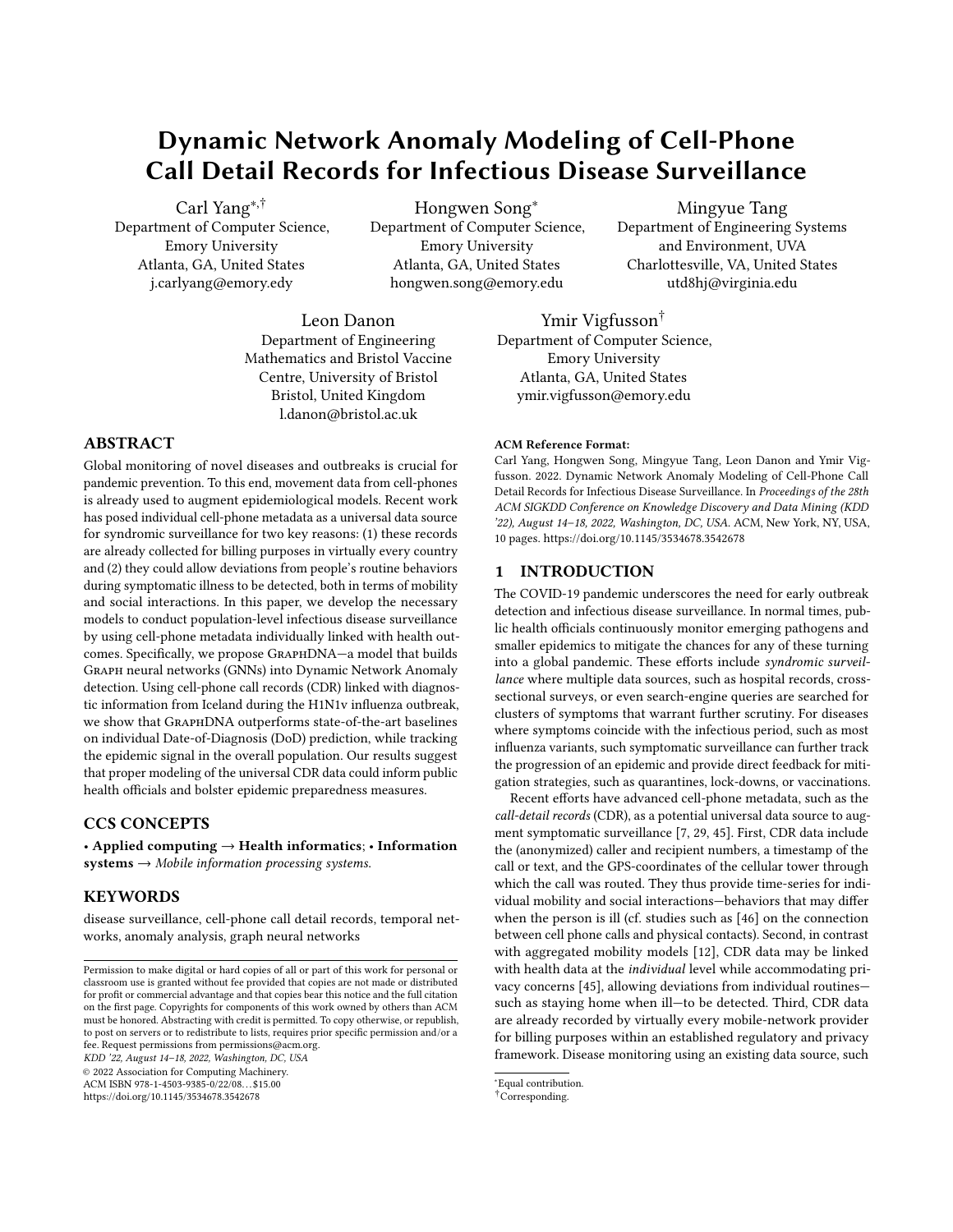Figure 3: An overview of ouDynamic Network Anomalymodeling (GraphDNA).

N<sup>1</sup>E<sup>e </sup>C<sup>6</sup> °g, whereN<sup>1</sup>Ee<sup>e</sup>C<sup>6</sup> ° denotes the -hop neighborhood of  $E_8$  in graph  $10^{\circ}$ . To e ciently encode such dynamic social behaviors, we design an integrated model of GC28] and LSTM [37] that we train on the node set  $= + \frac{1}{\tan}$  [ + + 0.

Social behavior modeling. Motivated by recent advances in GCNs for node representation learning in content-rich network 28, we employ GCN for modeling of static social behaviors of individuals based on the neighborhood of each node on each day in the cellphone call graphsi*(*e,  $\overline{5}^{10}$ °  $\overline{5}^{10}$  j 92 N $^1$ E C $\overline{}}$ °  $^0$  °8E 2 + $\overline{)}$  C2 f 0•1• " " " •)g). We encode this information into representation vectors  $\frac{10^{9}}{8}$   $^{\circ}$  through recursive operations

$$
{}^{10^{11.0}} = q \t {}^{10^{10.10}} \t {}^{10^{11.00}} \t , \t {}^{11.0} \t , \t {}^{11.0} \t . \t (1)
$$

where  $\ ^{1\textsf{C}}$  is the normalized adjacency matrix with self-loop on day  $G,$   $\left(1, \frac{1}{2}\right)$  and 1<sup>1, o</sup> are the learnable parameters of the GCN model, q is a non-linear activation function such as LeakyReLU, and f 1∙2•"""∙ g.  $\sqrt[-10^{\circ}]{}$  =  $\sqrt[-10^{\circ}]{}$  is the feature matrix on da $C$  Based on our data analysis in Section 3.1, we used the binary directed adjacency matrix  $\overline{1^{\mathbb{C}^2}}$  2 f 0 $\overline{10^{\#}}$   $\overline{4}$  and real-valued feature matrix  $1^{\circ}$  2 R<sup>#</sup> of selected node features. The number of GCN layers

(also denoted  $a_{1}$ ) is a tunable hyper-parameter. To capture a distillation of common patterns, we share and train the same GCN model across all nodes  $2 +$  and all days  $2f0$   $\cdot$  "" "  $\cdot$  g.

Dynamic social behavior modeling. To integrate the history of past behaviors and model the dynamics of social behaviors, we fur- ! 3 is another tunable hyper-parameter. ther employ an LSTM model[7] based on the outputs of the GCN model. Speci cally, given the sequence of representation vectors as the outputs of the GCN model  $\varphi$ , f  $\begin{bmatrix} 1^{\circ}\mathbb{C} & \mathbb{C} & \mathbb{C} \end{bmatrix}$   $C = 0$   $\mathbb{C}^n \mathbb{C}^n$   $\mathbb{C}^n \cdot \mathbb{C}^n$   $\mathbb{C}^n \cdot \mathbb{C}^n$ the LSTM model seeks to predict the node features of the next days (i.e,  $f_5^{10}$  jC= 1• " " " •)g 8E<sub>8</sub> 2 + ), which is computed through the standard recursive operations of LSTM following 7. The number of LSTM layers  $2$  is a tunable hyper-parameter. Given an input behavior representation of a nod on dayC(i.e,  $\frac{10}{8}$ ), the nal output of the LSTM model is the predicted behavior (node feature) of  $\mathsf E_8$  on dayC  $_1$  1 (i.e,  $\mathsf S_8^{^1\mathrm C_8\;1^0\mathsf o}.$ 

To capture the common patterns, we share and train the same LSTM model across the representation and feature sequences of all nodes $E_8$  2 +, which we do in an end-to-end fashion jointly with the GCN model through the following objective function:

$$
\begin{array}{ccccc}\n\bullet & \bullet & \bullet & \\
\text{min} & & \downarrow_{1} & \leftarrow_{3}^{1}C_{\bullet} & \leftarrow_{3}^{1}C_{\bullet} & \\
\bullet & & \downarrow_{1}^{1} & \leftarrow_{2}C_{\bullet} & \leftarrow_{1} & \\
\bullet & & \bullet & & \\
\bullet & & & \downarrow_{1}^{1} & \leftarrow_{1}C_{\bullet} & \leftarrow \\
\bullet & & & \downarrow_{1}^{1} & \leftarrow_{1}C_{\bullet} & \leftarrow \\
\bullet & & & \downarrow_{1}^{1} & \leftarrow_{1}C_{\bullet} & \leftarrow \\
\bullet & & & \downarrow_{1}^{1} & \leftarrow_{1}C_{\bullet} & \leftarrow \\
\bullet & & & \downarrow_{1}^{1} & \leftarrow_{1}C_{\bullet} & \leftarrow \\
\bullet & & & \downarrow_{1}^{1} & \leftarrow_{1}C_{\bullet} & \leftarrow \\
\bullet & & & \downarrow_{1}^{1} & \leftarrow_{1}C_{\bullet} & \leftarrow \\
\bullet & & & \downarrow_{1}^{1} & \leftarrow_{1}C_{\bullet} & \leftarrow \\
\bullet & & & \downarrow_{1}^{1} & \leftarrow_{1}C_{\bullet} & \leftarrow \\
\bullet & & & \downarrow_{1}^{1} & \leftarrow_{1}C_{\bullet} & \leftarrow \\
\bullet & & & \downarrow_{1}^{1} & \leftarrow_{1}C_{\bullet} & \leftarrow \\
\bullet & & & \downarrow_{1}^{1} & \leftarrow_{1}C_{\bullet} & \leftarrow \\
\bullet & & & \downarrow_{1}^{1} & \leftarrow_{1}C_{\bullet} & \leftarrow \\
\bullet & & & \downarrow_{1}^{1} & \leftarrow_{1}C_{\bullet} & \leftarrow \\
\bullet & & & \downarrow_{1}^{1} & \leftarrow_{1}C_{\bullet} & \leftarrow \\
\bullet & & & \downarrow_{1}^{1} & \leftarrow_{1}C_{\bullet} & \leftarrow \\
\bullet & & & \downarrow_{1}^{1} & \leftarrow_{1}C_{\bullet} & \leftarrow \\
\bullet & & & \downarrow_{1}^{1} & \leftarrow_{1}C_{\bullet} & \leftarrow \\
\bullet & & & \downarrow_{1}^{1} & \leftarrow_{1}C_{\bullet} & \leftarrow \\
\bullet & & & \downarrow_{1}^{1} & \leftarrow_{1}C_{\bullet} & \leftarrow \\
\bullet & & & \downarrow_{1}^{1} & \leftarrow_{1}C_{\bullet} & \leftarrow \\
\bullet
$$

where  $\rightarrow$  and  $\rightarrow$  denote the parameters of the GCN model and LSTM model, respectively. Herb, $_1$  is a loss function such as MSE. We detail the training process in Algorithm 1.

#### 3.5 Anomaly-based Disease Prediction Module

We focus on the task of DoD prediction not only because we only have positive labels of diagnosed people in the dataset but also due to the crucial impact of accurate detection of patient DoD on disease transmission control. Following past studies and our data analysis in Section 3.1, our central hypothesis is that the DoD labels may be predicted to an extent based on people's deviations from their routine behaviors i(e, anomalies) as captured in the cell-phone call graphs.

To detect anomalies, we rst compute the deviation scores between the predicted behaviors and real behaviors for all people in another training se $\mathfrak{b}^2_\text{train}$  that is disjoint from+

$$
B_8^{10} = \xi_8^{10} \qquad \xi_8^{10} \qquad 8E_8 2 + \frac{2}{\text{train}} \cdot \text{C2 f1} \cdot 2 \cdot \text{m/s} \cdot \text{g'} \qquad (3)
$$

Every individual E<sub>8</sub> 2 +  $^{2}_{\text{train}}$  is associated with a sequence) of 1 -dimensional vectors $B_8^{10}$  jC= 1•2• " " " •)g, from which we will seek to predict the extended DoD lab $\mathbf{\hat{e}_{8}^{1C}}$  jC= 1•2• " " " •)g.

We design and experiment with three representative types of anomaly detection models based on the output of our dynamic social behavior prediction stage: (1) a deep learning model based on logistic regression (LR)2[4], (2) a statistical model based on Gaussian tail probabilities (GTP)][ and (3) a hybrid model that integrates the rst two.

Deep learning model. Since the DoD labels are binary, we devise a LR model for binary classi catio  $24$ . To mitigate noise and asynchronous anomalies across di erent features, we smooth the input sequences over a rolling window. We have

$$
r_8^{10} = f^{11} \cdot 196 \cdot 156^{10} \cdot 1068 \cdot 1582 + \frac{2}{\text{train}} \cdot 102 \cdot 11 \cdot 20 \cdot 11 \cdot 106 \cdot 106 \cdot 106 \cdot 106 \cdot 106 \cdot 106 \cdot 106 \cdot 106 \cdot 106 \cdot 106 \cdot 106 \cdot 106 \cdot 106 \cdot 106 \cdot 106 \cdot 106 \cdot 106 \cdot 106 \cdot 106 \cdot 106 \cdot 106 \cdot 106 \cdot 106 \cdot 106 \cdot 106 \cdot 106 \cdot 106 \cdot 106 \cdot 106 \cdot 106 \cdot 106 \cdot 106 \cdot 106 \cdot 106 \cdot 106 \cdot 106 \cdot 106 \cdot 106 \cdot 106 \cdot 106 \cdot 106 \cdot 106 \cdot 106 \cdot 106 \cdot 106 \cdot 106 \cdot 106 \cdot 106 \cdot 106 \cdot 106 \cdot 106 \cdot 106 \cdot 106 \cdot 106 \cdot 106 \cdot 106 \cdot 106 \cdot 106 \cdot 106 \cdot 106 \cdot 106 \cdot 106 \cdot 106 \cdot 106 \cdot 106 \cdot 106 \cdot 106 \cdot 106 \cdot 106 \cdot 106 \cdot 106 \cdot 106 \cdot 106 \cdot 106 \cdot 106 \cdot 106 \cdot 106 \cdot 106 \cdot 106 \cdot 106 \cdot 106 \cdot 106 \cdot 106 \cdot 106 \cdot 106 \cdot 106 \cdot 106 \cdot 106 \cdot 106 \cdot 106 \cdot 106 \cdot 106 \cdot 106 \cdot 106 \cdot 106 \cdot 106 \cdot 106 \cdot 106 \cdot 106 \cdot 106 \cdot 106 \cdot 106 \cdot 106 \cdot 106 \cdot 106 \cdot 106 \cdot 106 \cdot 106 \cdot 106 \cdot 106 \cdot 106 \cdot 106 \cdot 106 \cdot 106
$$

where $B_8^{10}$  = mean "" " $\bullet$  $B^{10}$  " $B^{10}$  " $B^{10}$ " "". We pad both ends of the sequence with zeroes. Here, the window sizeis a tunable hyper-parameter, is the sigmoid function, MLP is the multilayer perceptron with LeakyReLU activation, and the number of layers

The LR model is trained with the following objective function

$$
\min_{3} \frac{\tilde{O} \quad \tilde{O}}{E_8 2 + \frac{2}{\tan 6}} L_2 \frac{^{10} \cdot \mu_8^{10}}{8} \tag{5}
$$

where  $L_2$  is a loss function such as cross-entropy. To counter the propensity of LR to simply predict the majority class when the class labels are imbalanced, we employ a topselection mechanism during testing where we predict the top  $\frac{2}{8}$ s as 1 (illness) for each  $E_8$  2 +<sub>val</sub>  $\left[$  +test, and then set to 5 since the largest interval of concern around the DoD is 5 days ([t-1, t+3]).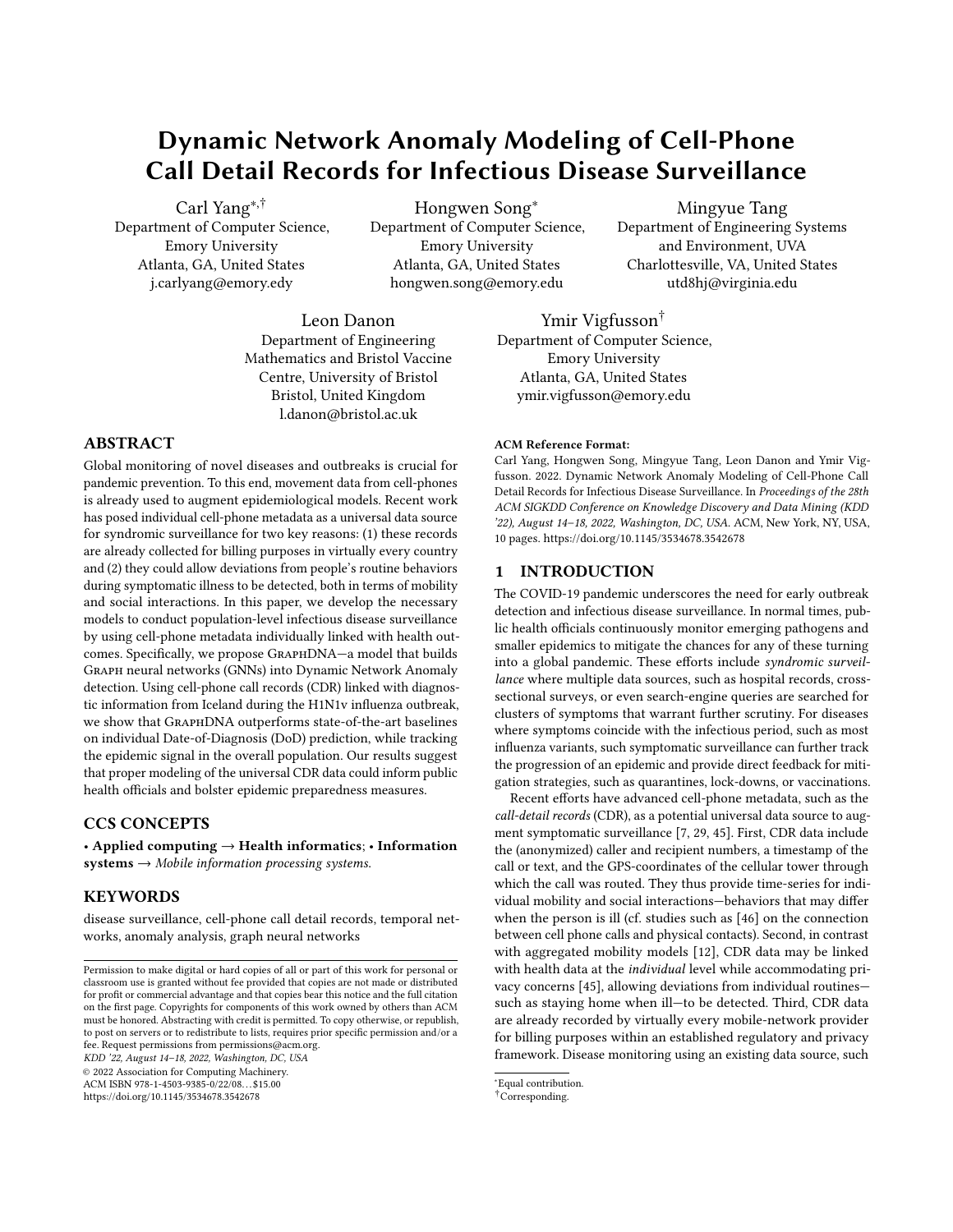Statistical model. While LR provides an e ective way of searching the feature space and nding the inductive bias with the help of training data, it ignores dynamic contexts and is not designed to capture temporal anomalies. On the other hand, anomaly detection has been explored in temporal settings through statistical models such as the Gaussian Tail Probability (GTP) model Following their design, to e ectively detect temporal anomalies from the

-dimensional time-series data of the deviation scores of each individual E<sub>8</sub> (i.e., fB  $_8^{\rm IC}$  j C= 1•2• " " " •)g), we rst apply two rolling windows, 1 and,  $\frac{3}{2}$  of sizes 1 and  $\frac{1}{2}$  as follows

$$
1 = \text{max10-C} \quad 1 \cdot 2^0 \cdot \text{max10-C} \quad 1 \cdot 2^0, \quad 1 \quad 1\frac{1}{4}
$$
\n
$$
1 \quad 2 = \text{max10-C} \quad 2^0 \cdot 2^0 \cdot \text{max10-C} \quad 2^0 \cdot 2^0, \quad 2 \quad 1\frac{1}{4} \quad (6)
$$

where  $1^i$   $2^i$  are two tunable hyper-parameters. We then model the values in, 1 as normal distributions, and use values, ing to compute the recent short-term average. An anomaly likelihood of  $\rm B^{^1C}$  based on the GTP is computed as

$$
?_{8}^{10} = 1 \quad 8 \cdot \frac{\text{mean B}_{8}^{10} \text{ j C2, 2}}{\text{std B}_{8}^{10} \text{ j C2, 1}} \quad (7)
$$

where& represents the Gaussian tail probability approximation function [27]. The total anomaly probability of a on dayCis computed as  $n_8^{10}$  =  $3=1\frac{2}{8}^{100\,13^{\circ}}$ , which is directly used for the prediction of ~8 with the same top- selection mechanism.

Hybrid model. The GTP model adds temporal context to the deviation scores and is thus more suitable for anomaly detection in the dynamic social behavior data. However, the multi-dimensional behavioral features are not parameterized for the task of symptom (DoD) prediction. To this end, we propose a novel hybrid model that combines the power of both worlds by simply replacing the  $B_8^{\rm IC}$  in Eq.(4) with  $?_8^{\rm IC}$  in Eq.(7). Sequence smoothing with $_0$  is no longer needed due to the sliding windows and,  $2$ .

### 3.6 Training Algorithms

The detailed training algorithms of the two modules are outlined in Algorithms 1 and 2. We note that ouGraphDNA framework does not rely on more hyper-parameters than the basic ones for classic GCN, LSTM, LR, and GTP models. In this work, we train the two stages separately and achieve promising results for symptom prediction in the end. Potentially, the two stages can also be trained jointly (iterative or end-to-end), which we leave as an interesting direction for future work.

Complexity analysis. The training of the GCN model in stage one takes  $\binom{1\#2}{1}$  <sup>o</sup> time; the training of the LSTM model takes\$  $\frac{4}{11}$   $\frac{1}{2}$   $\frac{0}{1}$  time in each epoch, where  $\frac{4}{1}$  =  $\frac{1}{1}$   $\frac{4}{1}$  = j+ j. In stage two\$  $1\#$   $2^{1}$  1,  $2^{00}$  time is taken to calculate the GTP, an $\bigoplus_{i=1}^{\infty}$  1#  $2^1$  3<sup>20</sup> time is taken to train the LR model, where # 2 = j+ 2 trainj # = j+ j.)• ! <sup>1</sup>• ! <sup>2</sup>• ! <sup>3</sup>• • • <sup>1</sup>• <sup>2</sup> are all constant numbers) is 364, and all others are smaller than 100.

# 4 EXPERIMENTS

In this section, we evaluat GraphDNA by conducting extensive experiments on the CDR dataset, with a focus on the following research questions (RQs).

Input:  $f^{-1}$ <sup>(3)</sup>  $j$  C= 0• " " " • 0, + = + $\frac{1}{1}$  frain  $[ + \frac{1}{1} + \frac{0}{1}$  + GCN layers! <sub>1</sub>, # LSTM layers <sub>2</sub>, hidden layer sizes Output:  $5^{10}$ •8 $5 \times 2 +$ •C2 f 1•2•"""•)g <sup>1</sup> while not convergedo 2 | for C 0 to <sup>1</sup>) 1º do 3  $^{\mathrm{1C}}$  GCN(  $^{\mathrm{1C}}$  $GCN($ <sup>10</sup>; !<sub>1</sub>, )  $4 \mid$  for  $E_8$  2 + do 5 | | for C 0 to <sup>1</sup>) 1º do <sup>6</sup> 5^ ¹C¸ 1º 8 LSTM( ¹Cº ; ! 2, )  $\begin{array}{|c|c|c|c|}\hline\begin{array}{c} \end{array} & \end{array} & \begin{array}{|c|c|c|}\hline \end{array} & \text{loss} & \text{L} & \begin{array}{l} \text{1}^1\text{f} & \text{5}^1\text{C} \\ \text{9} & \text{9}^1\text{C} \end{array} & \text{1} & \begin{array}{l} \text{5}^1\text{C} & \text{10} \\ \text{10} & \text{10} & \text{10} \end{array} \end{array}$  $8$   $\vert$   $\vert$  Update the GCN and LSTM model parameters  $1$  and  $2$  according to the loss

Algorithm 2: Anomaly-based Disease Prediction (Hybrid) Input: f  $\int_{0}^{10}$  jC= 0• " " " •)g, f  $\frac{A^{10}}{8}$  jE<sub>8</sub> 2 + • C= 1•2• " " " •)g,  $+_{\text{train}}^2$ , # LR layers  $_3$ , hidden layer sizes , GTP window sizes  $1$  and  $2$ Output:  $f4_8^{10}$ •8E $_8$ 2 +•C2 f1•2• " " " •)g 1 while not convergedo 2 | for  $E_8 2 + \frac{2}{\text{train}}$  do  $_3$   $\parallel$  for C 0 to  $^1$ ) 1º do

 $\begin{array}{ccccc} \texttt{4} & & \end{array} \begin{array}{ccc} \texttt{2} & \begin{array}{c} 3^\textsf{1C} & \textsf{1}^\textsf{1} & \textsf{1}^\textsf{2} \end{array} \end{array} \begin{array}{ccc} \texttt{6} & \texttt{6} & \texttt{7} & \texttt{8} \end{array} \begin{array}{ccc} \texttt{8} & \texttt{1} & \texttt{9} & \texttt{2} \end{array} \end{array}$ <sup>5</sup> ~^8 LR ? ¹Cº 8 ;! 3 6  $\begin{array}{|c|c|c|c|c|}\n\hline\n\end{array}$  |  $\begin{array}{c|c|c|c|c} \hline \multicolumn{1}{c|}{\mathsf{loss}} & \multicolumn{1}{c}{\mathsf{L}} & \multicolumn{1}{c}{\mathsf{2}} & \multicolumn{1}{c}{\mathsf{3}}^{\mathsf{1}\mathsf{C}}\bullet\mathsf{4}_{\mathsf{8}}^{\mathsf{1}\mathsf{C}\mathsf{3}}\n\end{array}$ Update the LR model parameters according to the loss

- RQ1 How doesGraphDNA perform compared to closest baselines from state-of-the-art on DoD prediction?
- RQ2 DoesGraphDNA have the potential to be generalized for disease prediction in the larger population?
- RQ3 How does each major component **G**raphDNA contribute to the overall performance?
- RQ4 What are the e ects of dierent tunable model hyper-parameters on GraphDNA?
- RQ5 Is the running time ofGraphDNA comparable to existing methods?

#### 4.1 Experimental Settings

Dataset. The Iceland CDR dataset has a total of 87,773 distinct nodes, and an average of 54,867 nodes and 30,451 links across the 365 graph snapshots. The nodes comprise two types: the 1,414 diagnosed nodes  $^0$  and the remaining non-diagnosed nodes  $+$   $^0$ . There are DoD labels for diagnosed nodes, but we do not know if any individuals in the non-diagnosed set were infected or not. We divide the diagnosed nodes<sup>0</sup> into + $^1_{\text{train}},$  + $^2_{\text{train}},$  + $_{\text{val}},$  and+ $_{\text{test}}$  as discussed in Section 3.3 with a ratio of  $3.\overline{3}:\overline{2}:2$ . We  $\bigcup_{n=1}^{\infty}$  and  $+_{\text{train}}^2$  to train the two stages of our model, respectively.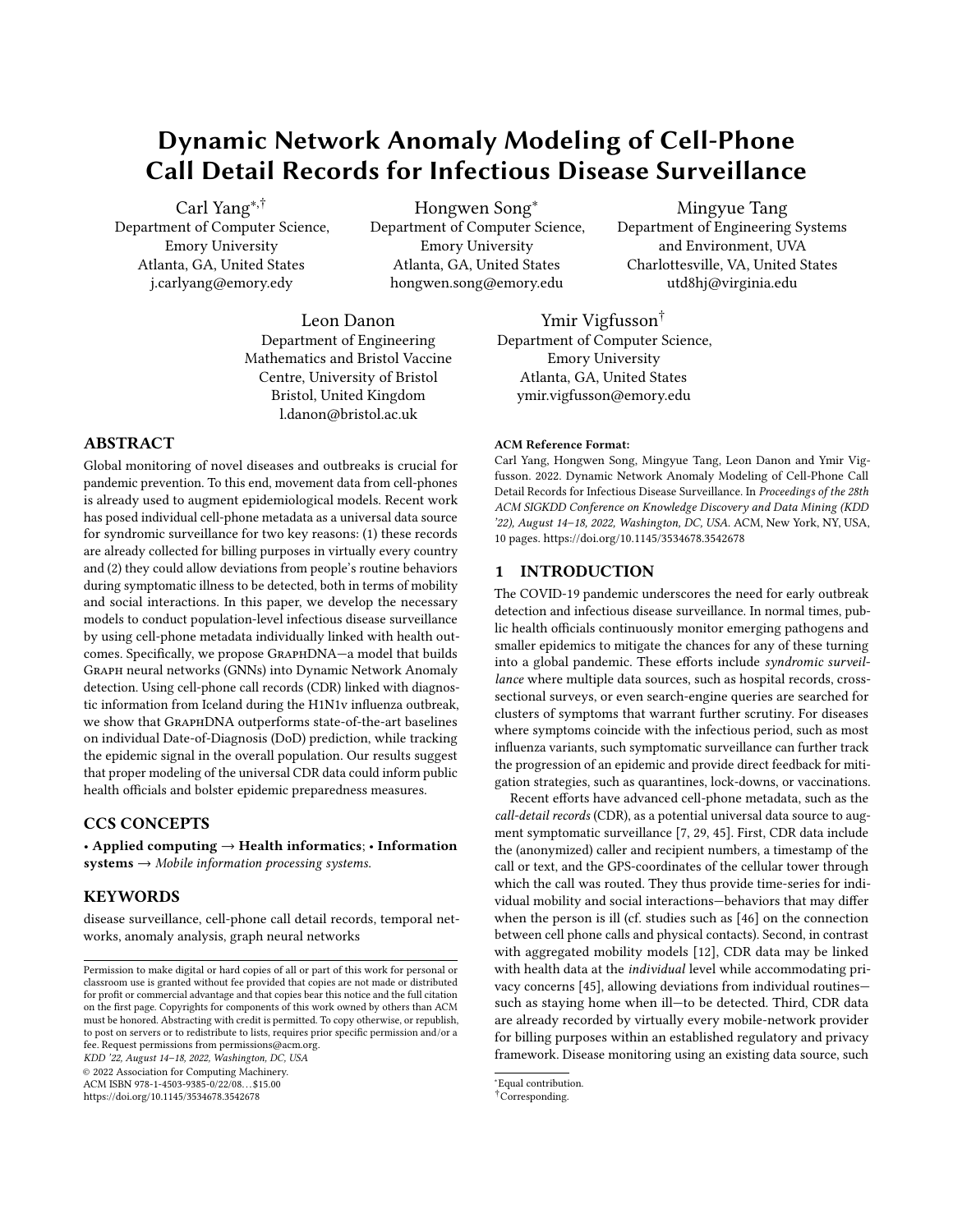|  |  |  | Table 1: Anomaly detection performance comparison. All results are averaged from 5 random data splits, passing signi cance text twith |  |
|--|--|--|---------------------------------------------------------------------------------------------------------------------------------------|--|
|  |  |  |                                                                                                                                       |  |

| Model             | <b>Metrics</b>   |                  |               |                  |                |  |  |
|-------------------|------------------|------------------|---------------|------------------|----------------|--|--|
|                   | Micro Precision  | Micro Recall     | Micro AUC     | Micro F1         | Macro Accuracy |  |  |
| <b>NetWalk</b>    | 0.0529 0.0019    | 0.15990.0028     | 0.50250.0005  | 0.07730.0004     | 0.16720.0007   |  |  |
| LSTM-AD           | 0.0386 0.0035    | 0.28360.0047     | 0.49950.0003  | 0.06670.0003     | 0.30160.0014   |  |  |
| OddBall           | 0.0362 0.0001    | 0.35300.0001     | 0.49880.0001  | 0.06480.0001     | 0.35780.0001   |  |  |
| <b>OCGNN</b>      | 0.1754 0.0009    | 0.54910.0073     | 0.50430.0033  | 0.25860.0043     | 0.57490.0046   |  |  |
| GraphDNA-w/o-GCN  | 0.0490 0.0018    | 0.13560.0006     | 0.06940.0005  | 0.06930.0006     | 0.14410.0013   |  |  |
| GraphDNA-w/o-LSTM | 0.2326 0.0063    | 0.67920.0034     | 0.58550.0040  | 0.33330.0017     | 0.68710.0061   |  |  |
| GraphDNA-w/o-LR   | 0.2138 0.0036    | 0.46520.0063     | 0.57280.0037  | 0.28070.0012     | 0.47230.0029   |  |  |
| GraphDNA-w/o-GTP  | 0.0871 0.0005    | 0.23560.0016     | 0.51670.0022  | 0.12220.0015     | 0.23720.0018   |  |  |
| GraphDNA          | 0.2344<br>0.0106 | 0.6986<br>0.0054 | 0.5895 0.0019 | 0.0019<br>0.3384 | 0.7005 0.0087  |  |  |

Baselines.We adapted the following state-of-the-art algorithms for our task of DoD prediction based on the dynamic cell-phone call graphs constructed from the CDR dataset.

NetWalk[53]: an anomalous node detection method that is closest to our dynamic network setting. It learns and dynamically updates the representations of non-attributed networks as they evolve in an unsupervised manner.

LSTM-AD[33]: an algorithm using stacked LSTM networks for anomaly detection in multi-variate time-series data. Since it cannot model network data, we provide it only with dynamic node features.

OddBall<sup>[3]</sup>: an unsupervised method to detect abnormal nodes in static networks. Since it cannot handle dynamic networks, we compute a separate model of it for every timestamp.

OCGNN[47]: a one-class classication framework that combines GNN with the one-class objective for attributed network anomaly detection in a supervised manner. Since it cannot handle dynamic networks, we compute a separate model for every timestamp.

For the supervised baselines, the sample  $\left[1 + \frac{2}{\tan} \left(1 + \frac{1}{\tan^2 2} + \frac{1}{\tan^2 2} + \frac{1}{\tan^2 2} + \frac{1}{\tan^2 2} + \frac{1}{\tan^2 2} + \frac{1}{\tan^2 2} + \frac{1}{\tan^2 2} + \frac{1}{\tan^2 2} + \frac{1}{\tan^2 2} + \frac{1}{\tan^2 2} + \frac{1}{\tan^2 2} + \frac{1}{\tan^2 2} + \frac{1}{$ used for training,+<sub>val</sub> is used for hyper-parameter tuning, an<del>dest</del> is used for performance reporting. The unsupervised baselines are run on the whole+ and tested on test. When making predictions on  $+_{test}$ , the same top-selection mechanism is used to predict positive DoDs for each individual.

Evaluation metrics. Based on the predicted DoD labels and extended true DoD labels, we compute the following metrics adopted from the standard evaluation of group classications.

Micro Precision, Micro Recall, Micro AUC, and Micro F1, which represent the Precision, Recall, AUC and F1 scores averaged across all the testing individuals  $i$ <sub>ftest</sub>.

Macro Accuracy, which is the percentage of testing individuals in  $+<sub>test</sub>$  who have at least one correct DoD prediction.

The suite of metrics compares prediction results with ground-truth from di erent perspectives, thus comprehensively comparing the performance of evaluated algorithms.

Parameter settings. We tune and set the hyper-parameters of GraphDNA as the following default values: we set the number of GCN layers!  $_1$  to 2, LSTM layers  $_2$  to 1, and LR layers  $_3$  to 2; we set the embedding size of all layers in all models to 16; the sizes of rolling windows in GTP are set to<sub>1</sub> = 100and  $2 = 3$ . To ensure fair comparison, we use the same hyper-parameters for

Figure 4: Average disease scores (ADS) of diagnosed group and whole population vs. daily diagnosed number (DDN) in the period of 2009 H1N1v outbreak in Iceland. Thin lines denote the medians/values of the ADS/DDN, thick lines indicate the smoothed medians/values, and shading delineates the <sup>1</sup><sup>8</sup> duantiles of the ADS.

all of our model ablations. For the baselines, we also optimize their hyper-parameters  $or<sub>val</sub>$ .

# 4.2 DoD Prediction Comparison (RQ1)

Table 1 shows thaGraphDNA achieves the best performance across all metrics in the scenario of CDR-based DoD prediction. We highlight the following detailed observations.

While not being fully consistent across the baselines, the multiple metrics we use demonstrate the same signi cant improvements of GraphDNA. Speci cally, GraphDNA achieves 16.9%-33.6% relative gains over the strongest baseline across all metrics, indicating its superiority in the task of CDR-based DoD prediction. Although we have included the most relevant algorithms as baselines, none of them can properly integrate all important signals in our scenario, thus leading to unsatisfactory results across all metrics.

Compared with LSTM-AD and OddBall, NetWalk focuses on structural anomalies and make cautious predictions, thus achieving better precision but worse recall.

OCGNN is the strongest baseline, likely due to its proper leverage of imbalanced task supervision, which indicates the importance of available DoD labels from the CDR data.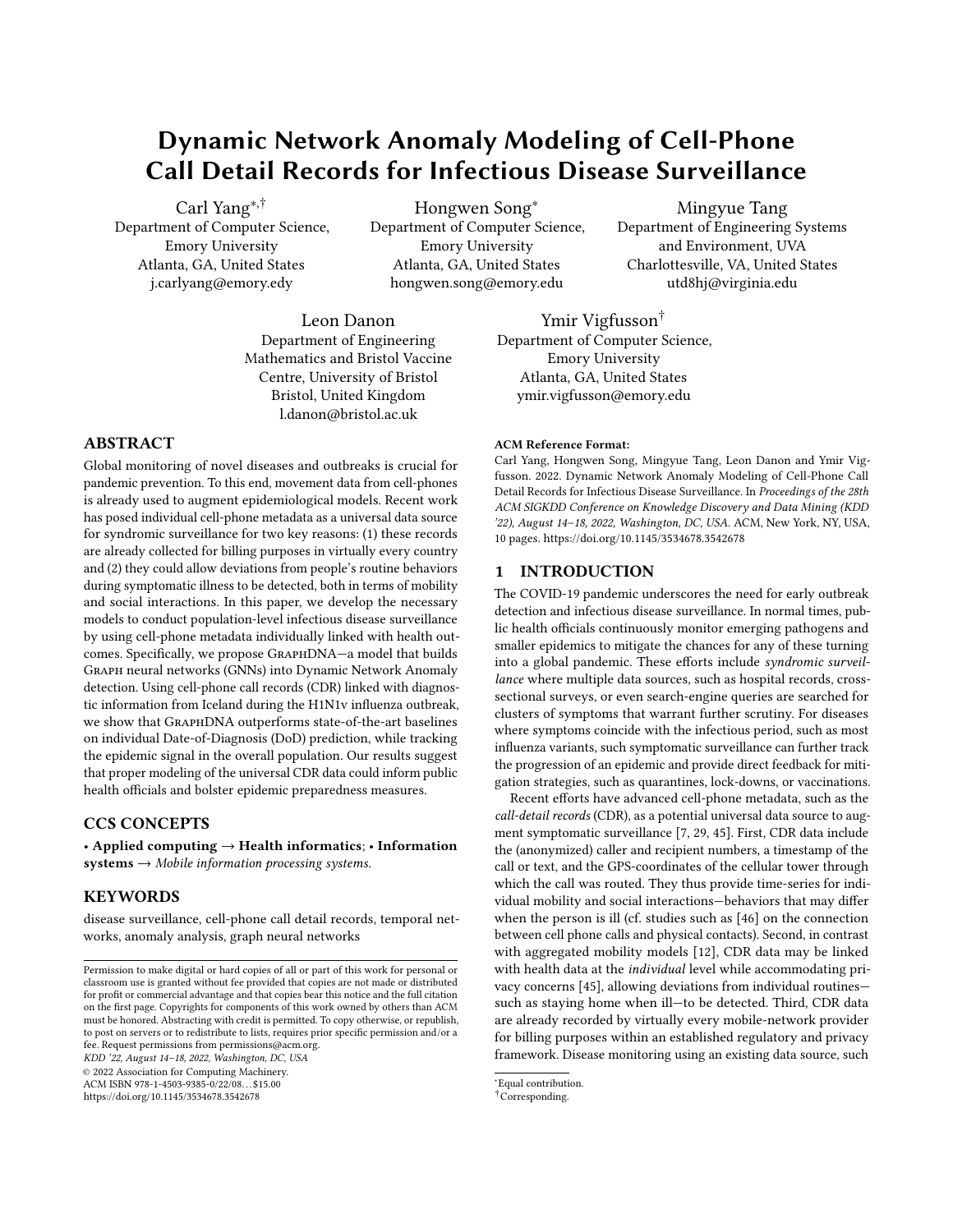(a) Hidden Layer Sizes (b)  $\#$  LSTM Layers 2 (c)  $\#$  LR Layers 3

Figure 5: Performance G6raphDNAwith varying hyper-parameters (averaged from 5 random data splits). The best baseline here is OCGNN.

### 4.3 Anomaly Curve during Epidemic (RQ2)

Beyond predicting the DoD of diagnosed people, we examine the potential of GraphDNA to estimate wider disease infection among the entire population. In Figure 4, we visualize the average disease score (ADS) in the diagnosed group  $f_{\text{st}}$  and the whole population (+ ) predicted byGraphDNA, versus the diagnosed number (DDN) in the ground-truth of+ <sup>0</sup>. The main peak of th**e**GraphDNA ADS estimate among the diagnosed group coincides with the ground-truth peak of H1N1v outbreak in Iceland in October 2009, suggesting that the ADS model captures behavioral anomalies associated with illness. The model also picks up anomalies during the winter holidays in December 2009. Interestingly, a small but signi cant anomaly signal also arises in the whole population during the epidemic (green curve). Notably, the model was not picking up time-of-year related artefacts, as evidenced by the baseline (orange curve) showing ADS inference by the same model trained on a control group in which we matched an undiagnosed person with each diagnosed person 1:1 at random and assigned them the latter's DoD. This supports the conclusion that the model is identifying illness-speci c anomalies in the whole population a promising information source. We caution, however, that further research is warranted for predictive epidemic estimation since the ADS scores in our model are based on training data from the entire 1-year period.

# 4.4 In-depth Model Analysis (RQ3-5)

Ablation analysis (RQ3). Table 1 also shows that each constituent part of GraphDNA contributes signi cantly to its overall performance. We further summarize several key observations as follows.

Removing the GCN model causes the most signi cant performance drop, demonstrating the importance of modeling the neighborhood behaviors for DoD prediction the key di erence from our work to previous studies on the same CDR dataset. Surprisingly, removing the LSTM model actually does not signi cantly degrade performance consistent with the reasonable performance of OCGNN. Perhaps evolutionary patterns are not be a key factor for DoD prediction; perhaps LSTM is not the ideal model to capture such network evolution. Both the LR and GTP models are indispensable taphDNA,

supporting our design principle of integrating the e ective datadriven learning ability of LR with the anomaly-based feature engineering of GTP.

In summary, the ablation test justi es the e ciency of our model design. Each of the main components contributes to the accuracy and robustness oGraphDNA.

Hyper-parameter analysis (RQ4). Comprehensive experiments are done for hyper-parameter tuning, and the results are presented in Figure 5. We runGraphDNA with various combinations of hyper-parameters and plot the performances holding each hyperparameter to be xed. We highlight three important observations:

The hyper-parameters we tested have minimal impact on the performance ofGraphDNA, maintaining signi cant margins from the best baseline across a vast range of values. Larger embedding sizes, fewer LSTM layers, and fewer LR layers generally improve results due to di erent trade-o s between model capacity and over tting.

The standard deviations remain acceptable across di erent settings, indicating thatGraphDNA's hyper-parameter are robust.

Due to the diculty in implementing and running deep GCNs, we have not studied the performance GraphDNA with the number of GCN layers  $_1$  greater than 2. While having signi cantly larger training and testing times, we have observed the performance of GCN with !  $_1$  = 2 to be only slightly better than that with  $_1$  = 1, and thus lack compelling need to grow beyond 2 at the moment.

Eciency analysis (RQ5). We observe the computational cost of GraphDNA to be similar to those of OCGNN, which is slightly larger than those of LSTM-AD and NetWalk, yet within the same order of magnitude (detailed results and analysis in Appendix B).

# 5 CONCLUSION

Disease outbreak detection is di cult: population surveys are slow and skewed, and traditional syndromic surveillance requires the integration of a health-care data collection system with a responsive public health body to function adequately. Detecting behavioral anomalies through cell-phone metadata, as discussed here, o ers a passive and universal alternative to infectious disease surveillance. Using real-world linked cell-phone and health data from the H1N1v pandemic in Iceland in 2009, we showed howaphDNA identi ed individual behavior change indicative of disease symptoms and found evidence of illness-related anomalies in the entire population that could be used to track the prevalence of symptoms. These estimates could inform transmission models, policy choices (e.g., targeted lockdowns, quarantines, vaccination campaigns) and provide direct observation of societal costs.

# 6 ACKNOWLEDGEMENTS

We thank the anonymous reviewers of our manuscript for constructive feedback, and past members and a liates of Emory SimBioSys